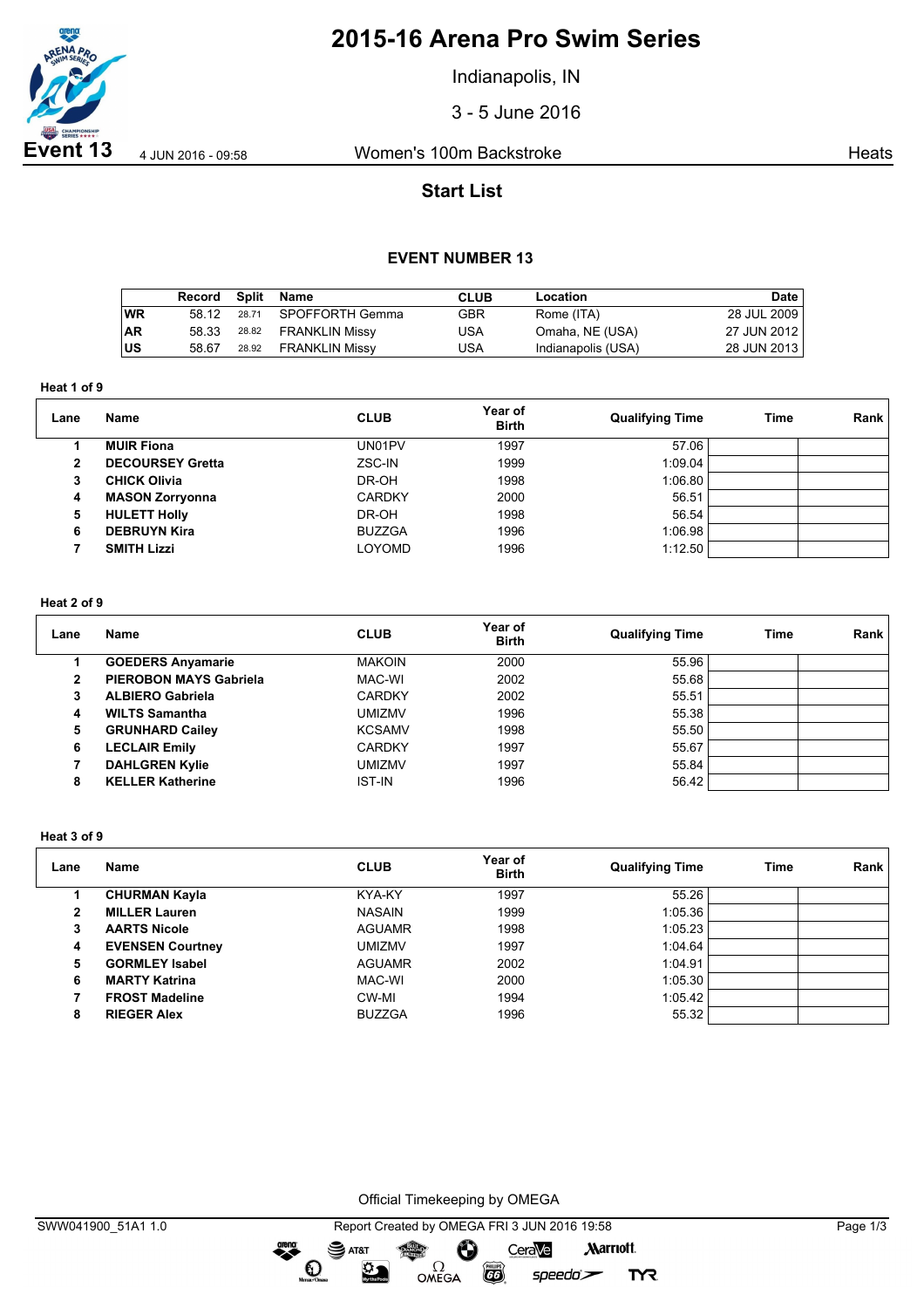

# **2015-16 Arena Pro Swim Series**

Indianapolis, IN

3 - 5 June 2016

**Event 13** 4 Jun 2016 - 09:58 Women's 100m Backstroke Heats

# **Start List**

## **EVENT NUMBER 13**

**Heat 4 of 9**

| Lane | <b>Name</b>              | <b>CLUB</b>   | Year of<br><b>Birth</b> | <b>Qualifying Time</b> | Time | Rank |
|------|--------------------------|---------------|-------------------------|------------------------|------|------|
|      | <b>PASCHAL Maddie</b>    | UN01GA        | 1995                    | 1:04.43                |      |      |
| 2    | <b>PASH Kelly</b>        | CSC-IN        | 2001                    | 1:04.11                |      |      |
| 3    | <b>KOVAC Bailey</b>      | <b>FASTCO</b> | 1998                    | 1:04.00                |      |      |
| 4    | <b>SKINNER Sophie</b>    | <b>CLPROH</b> | 1999                    | 1:03.91                |      |      |
| 5    | <b>HICKS Chloe</b>       | <b>MACHPV</b> | 1998                    | 1:03.93                |      |      |
| 6    | <b>MATSUMURA Rachel</b>  | <b>IST-IN</b> | 1996                    | 1:04.02                |      |      |
|      | <b>ROCKETT Alexandra</b> | <b>IST-IN</b> | 1995                    | 1:04.15                |      |      |
| 8    | <b>FORZLEY Elise</b>     | <b>FASTCO</b> | 1998                    | 1:04.57                |      |      |

#### **Heat 5 of 9**

| Lane         | <b>Name</b>             | <b>CLUB</b>   | Year of<br><b>Birth</b> | <b>Qualifying Time</b> | Time | Rank |
|--------------|-------------------------|---------------|-------------------------|------------------------|------|------|
|              | <b>MACLEAN Brittany</b> | SO-US         | 1994                    | 1:03.87                |      |      |
| $\mathbf{2}$ | <b>MEILUS Emily</b>     | <b>MACHPV</b> | 1999                    | 1:03.83                |      |      |
| з            | <b>REIMER Audrey</b>    | <b>FASTCO</b> | 1999                    | 1:03.54                |      |      |
| 4            | <b>WRIGHTSON Tessa</b>  | ZSC-IN        | 1999                    | 1:03.48                |      |      |
| 5            | <b>BARTEL Zoe</b>       | <b>FASTCO</b> | 2000                    | 1:03.54                |      |      |
| 6            | <b>MAGNUSON Hannah</b>  | UN-1KY        | 1996                    | 1:03.64                |      |      |
|              | <b>STEWART Bayley</b>   | <b>FASTCO</b> | 1999                    | 1:03.86                |      |      |
| 8            | <b>MANGER Hannah</b>    | <b>UN12IN</b> | 1995                    | 1:03.87                |      |      |

#### **Heat 6 of 9**

| Lane | Name                    | <b>CLUB</b>   | Year of<br><b>Birth</b> | <b>Qualifying Time</b> | Time | Rank |
|------|-------------------------|---------------|-------------------------|------------------------|------|------|
|      | <b>WILD Cassie</b>      | <b>SCOTUS</b> | 2000                    | 1:03.41                |      |      |
| 2    | <b>POSTOLL Rebecca</b>  | CW-MI         | 1997                    | 1:03.24                |      |      |
| 3    | <b>DANYLUK Daphne</b>   | <b>CNSJUS</b> | 1998                    | 1:03.05                |      |      |
| 4    | <b>BALL Emma</b>        | SO-US         | 1998                    | 1:02.96                |      |      |
| 5    | <b>HASKETT Grace</b>    | <b>UN42IN</b> | 1998                    | 1:02.99                |      |      |
| 6    | <b>DELOOF Catherine</b> | CW-MI         | 1997                    | 1:03.20                |      |      |
|      | <b>RAAB Meaghan</b>     | NAC-SE        | 1996                    | 1:03.26                |      |      |
| 8    | <b>BURCHILL Sammie</b>  | <b>CSC-IN</b> | 1999                    | 1:03.45                |      |      |

Official Timekeeping by OMEGA

 $\bullet$ 

**TYR**